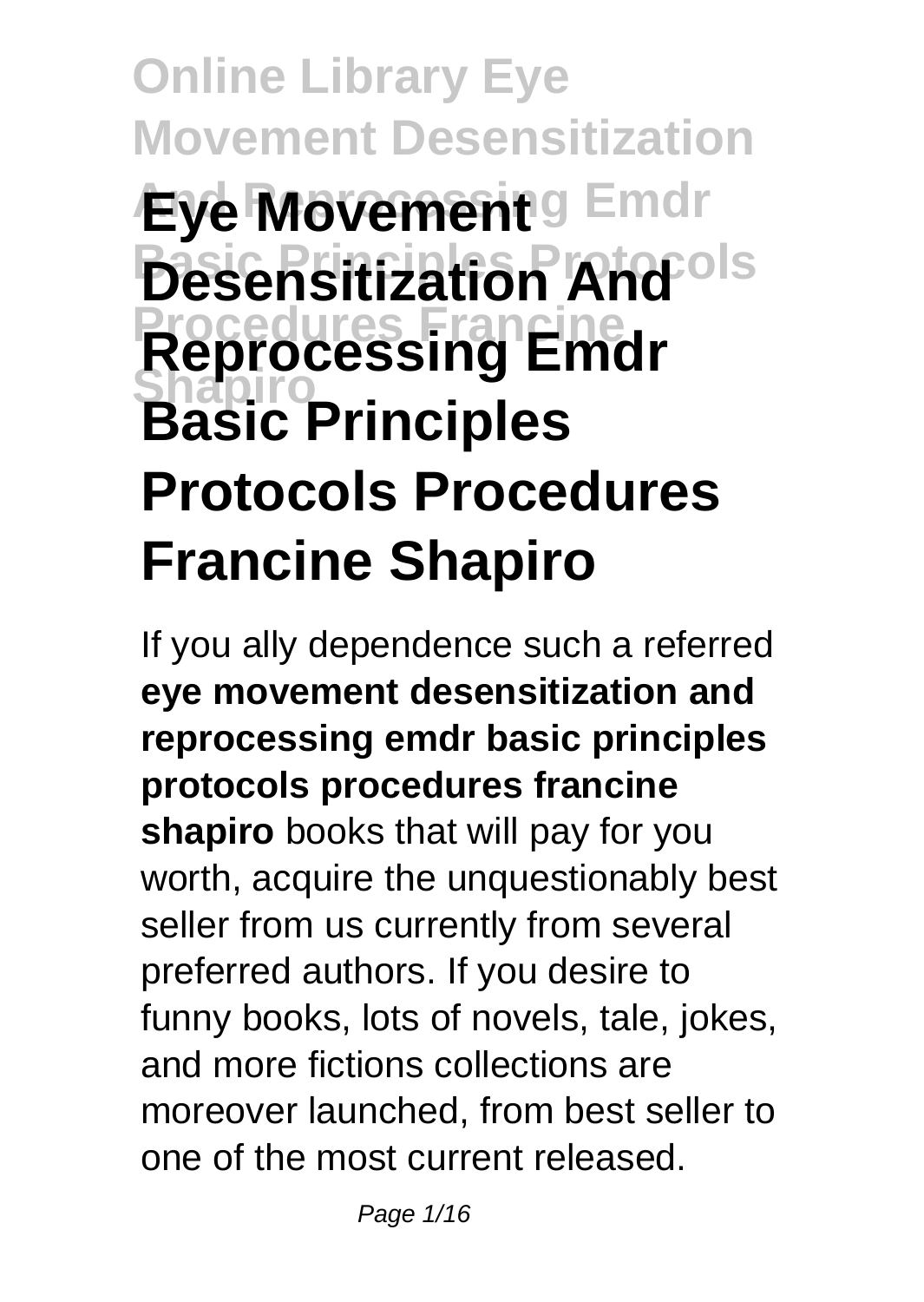**Online Library Eye Movement Desensitization And Reprocessing Emdr** You may not be perplexed to enjoy all **Procedures Francine** desensitization and reprocessing emdr **Shapiro** basic principles protocols procedures books collections eye movement francine shapiro that we will very offer. It is not nearly the costs. It's very nearly what you craving currently. This eye movement desensitization and reprocessing emdr basic principles protocols procedures francine shapiro, as one of the most vigorous sellers here will unquestionably be along with the best options to review.

#### **What is Eye Movement Desensitization Reprocessing Therapy?** EMDR Therapy: Understanding Eye Movement Desensitization \u0026 Reprocessing Eye Movement Desensitization and Reprocessing (EMDR) ASMR EMDR Page 2/16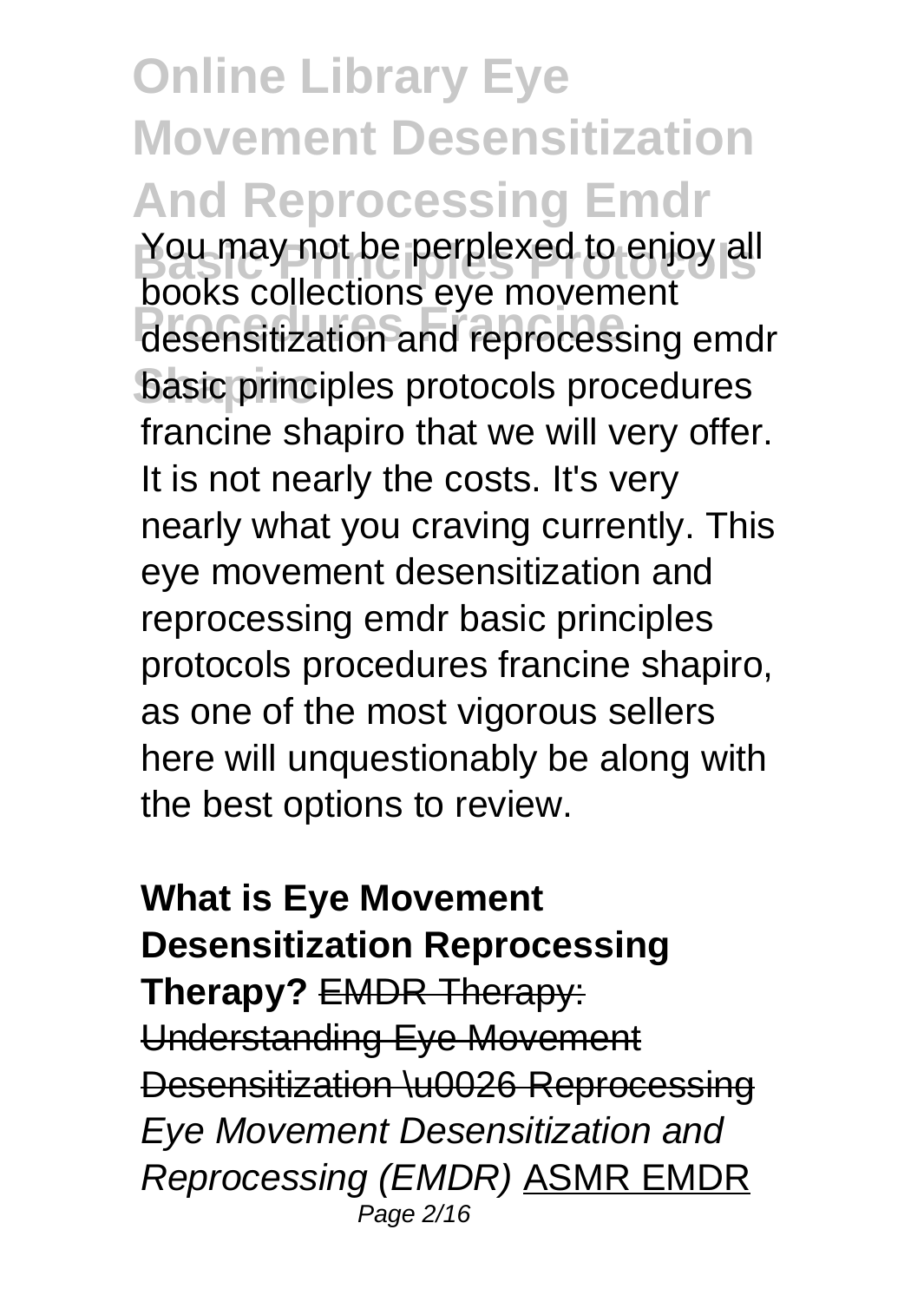**And Reprocessing Emdr** THERAPY - FULL SESSION {Eye **Movement Desensitization +**<br>Desenseccies<sup>1</sup> ACMB FMBP 0COLS **Therapy Session (eye movement** desensitization and reprocessing) 1 Reprocessing} ASMR - EMDR hour EMDR 0.6 Hz Eye Movement Desensitization and Reprocessing ASMR Eye Movement Desensitization \u0026 Reprocessing THERAPY Eye Movement Desensitization \u0026 Reprocessing | Ana GomezWhat is Eye Movement Desensitization And Reprocessing (EMDR) Ifor posttraumatic stress disorder]? Eye Movement May Be Able To Heal Our Traumas | Tricia Walsh | TEDxUCDavisSF **Eye Movement Desensitization and Reprocessing (EMDR) and PTSD Free Download E Book Eye Movement Desensitization and Reprocessing EMDR Basic Principles, Protocols** Page 3/16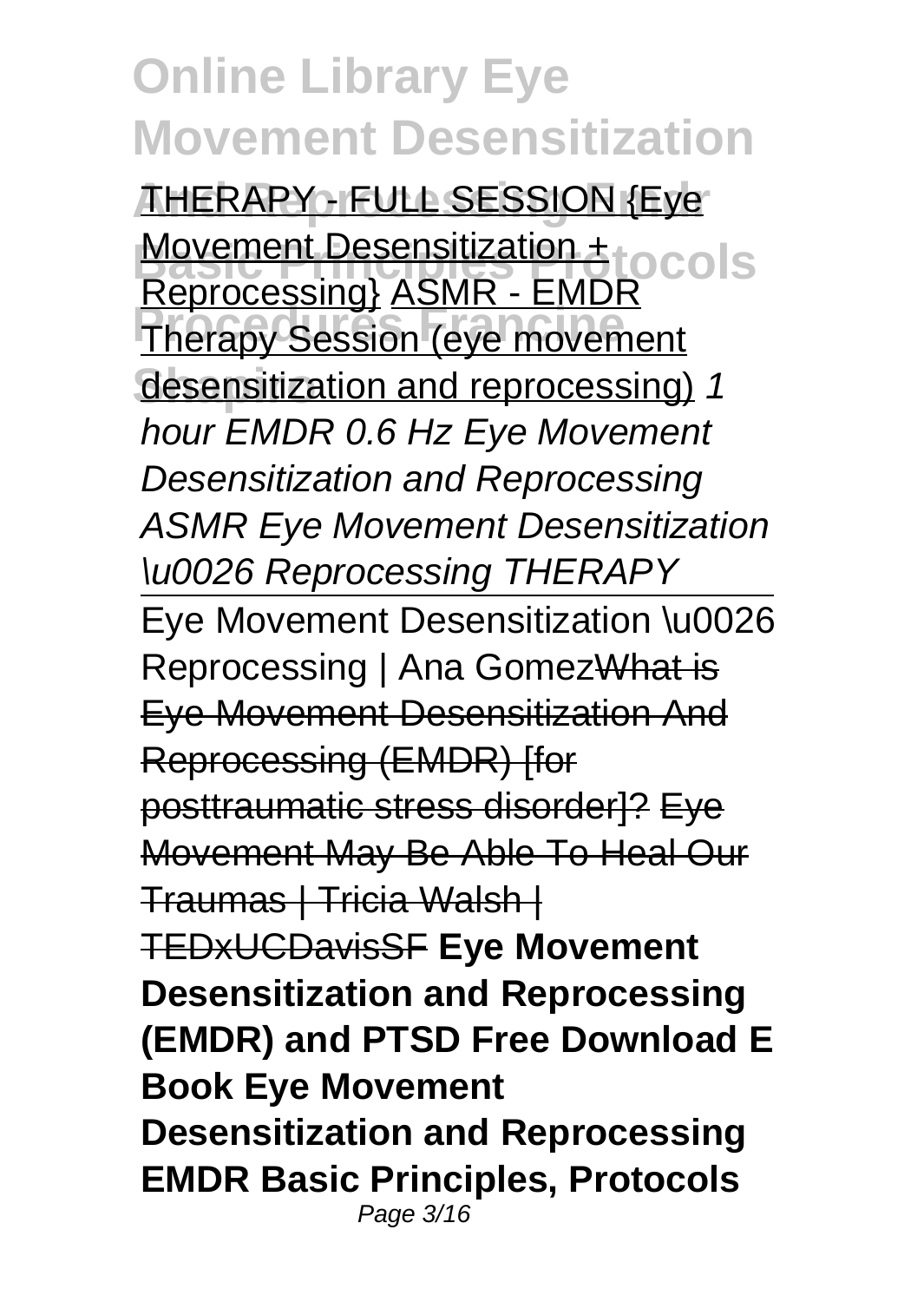2<del>? 98.7% Proven Meditation</del> mdr **Fechnique: Open Your 3rd Eye in 15 EMDR Audio + Visual ? EMDR Therapy Uses Eye Movements to** Mins | EMDR Audio Soundtrack Overcome Trauma, Anxiety, Phobias EMDR Self Administered with 528Hz Harmonics **How EMDR works? Look at this animation (English)** ASMR Sound \u0026 Visual Hypnosis Therapy | Help For Seasonal Depression EMDR: Self-soothing at home

Self Administered EMDR Video Session [only for MILD traumatic events]

?? Proven Meditation Technique [Extended] | EMDR Audio: 1 Hour Version (Track: Cosmic Serenity) Better version of 1 hour EMDR 0.6 Hz Eye Movement Desensitization and Reprocessing ASMR sound 60FPS Page 4/16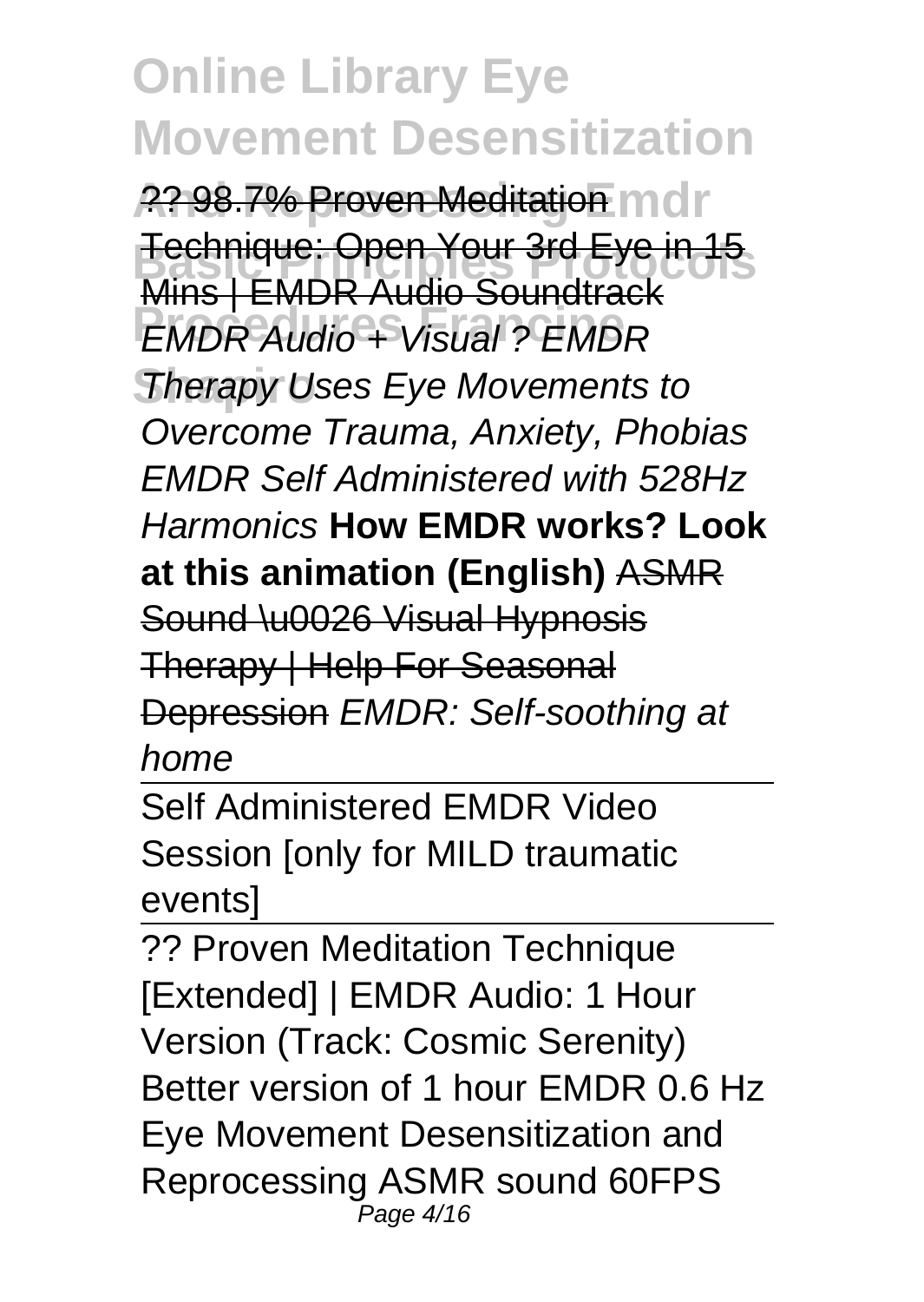**EMDR - Eye Movement g Emdr Besensitization \u0026 Reprocessing Procedures Francine wish I'd known before I started Shapiro trauma therapy EMDR - Eye** Energy Session **EMDR: 3 things I Movement Desensitization and Reprocessing** Free Download E Book Eye Movement Desensitization and Reprocessing EMDR Scripted Protocols with Summ PTSD treated with rapid eye movement therapy Eye Movement Desensitisation and Reprocessing (EMDR) EMDR (Eye Movement Desensitization and Reprocessing) DEMONSTRATION: How Eye Movement Desensitization and Reprocessing works Eye Movement Desensitization And **Reprocessing** 

Eye movement desensitization and reprocessing (EMDR) is a fairly new, nontraditional type of psychotherapy. Page 5/16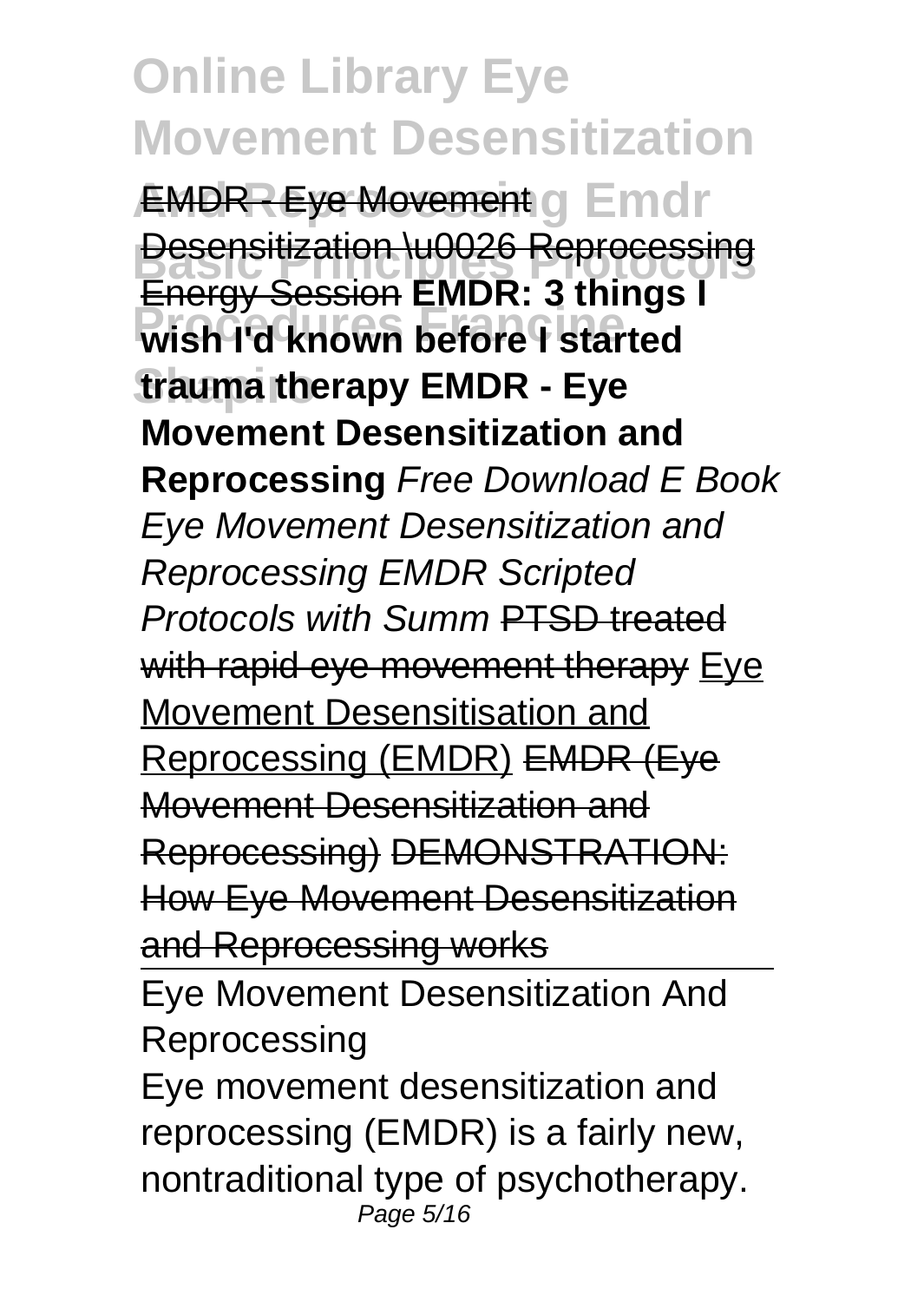It's growing in popularity, particularly for treating post-traumatic stress.<sup>O</sup> S **Procedures Francine** disorder...

#### **Shapiro**

EMDR Therapy (Eye Movement Desensitization & Reprocessing) Eye Movement Desensitization and Reprocessing Therapy EMDR is a unique, nontraditional form of psychotherapy designed to diminish negative feelings associated with memories of traumatic events.

Eye Movement Desensitization and Reprocessing Therapy ... Eye Movement Desensitization and Reprocessing (EMDR) therapy (Shapiro, 2001) was initially developed in 1987 for the treatment of posttraumatic stress disorder (PTSD) Page 6/16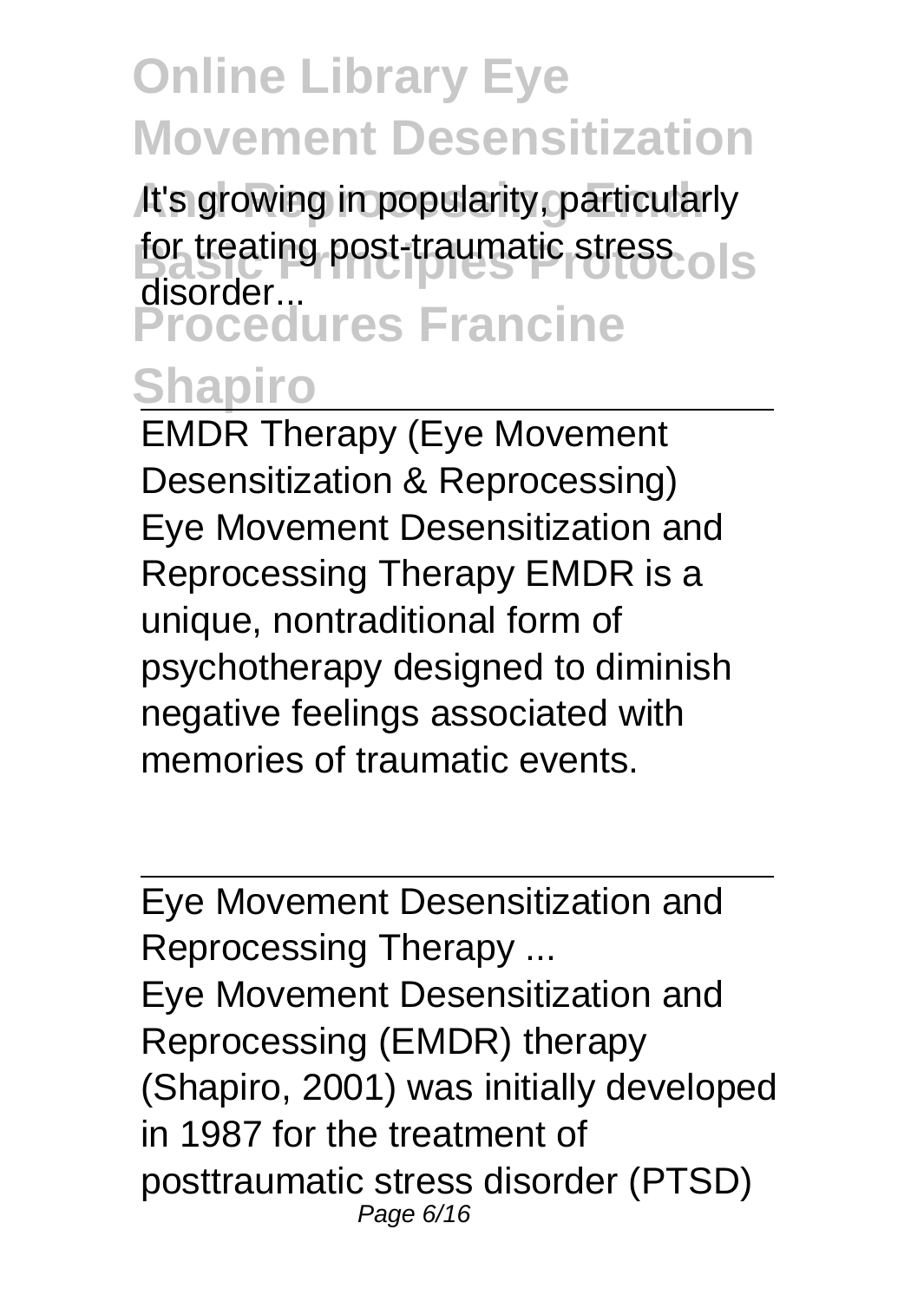and is guided by the Adaptive nor **Basic Principles Protocols** (Shapiro 2007). EMDR is an individual **Procedures Francine** therapy typically delivered one to two **Shapiro** times per week for a total of 6-12 Information Processing model sessions, although some people benefit from fewer sessions.

Eye Movement Desensitization and Reprocessing (EMDR) Therapy Eye movement desensitization and reprocessing ( EMDR) is a form of psychotherapy developed by Francine Shapiro starting in 1988 in which the person being treated is asked to recall distressing images; the therapist then directs the patient in one type of bilateral stimulation, such as side-toside eye movements or hand tapping.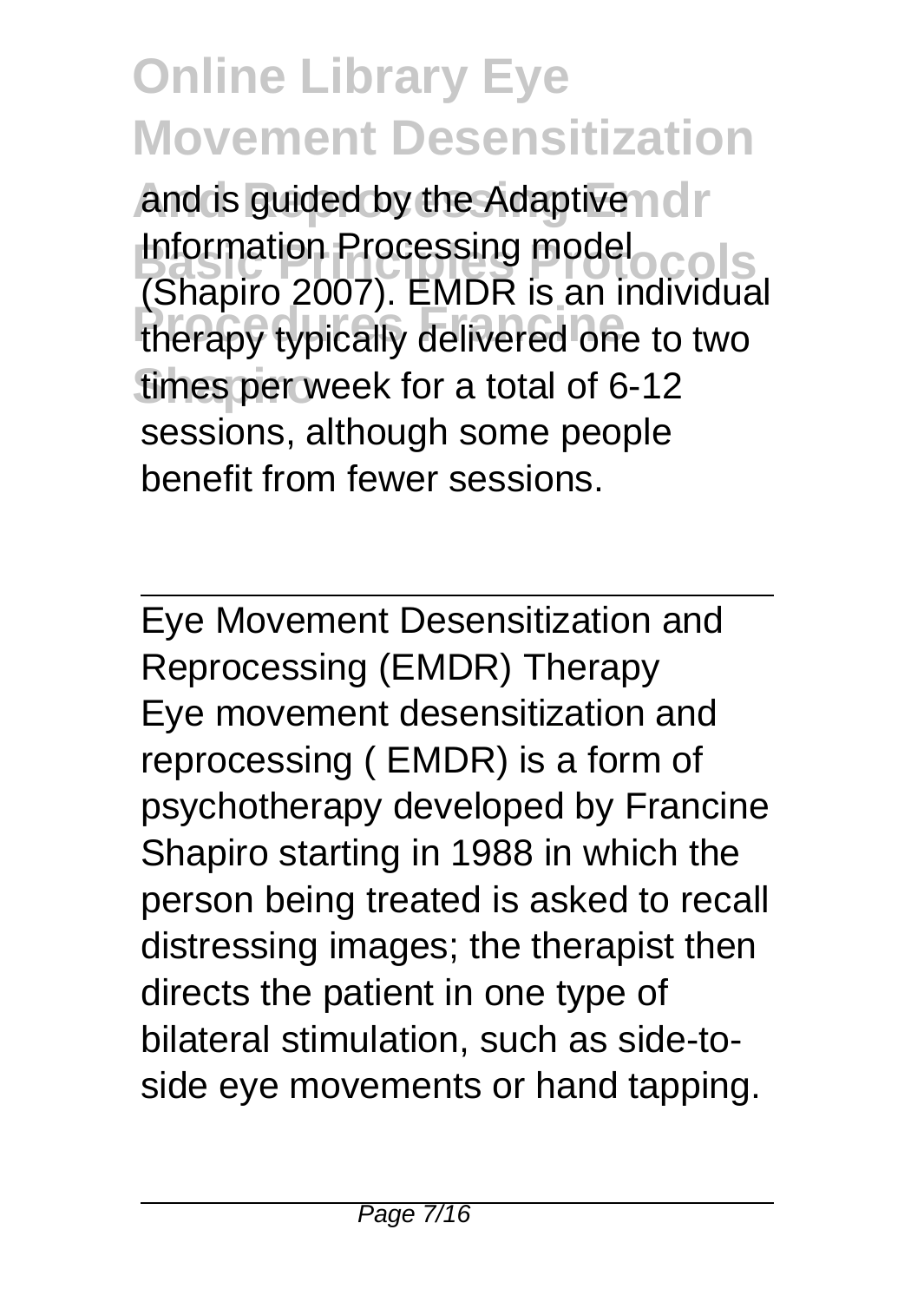Eye movement desensitization and reprocessing - Wikipedia<br>Executive protocols **Procedures Francine** reprocessing (EMDR) is a treatment for PTSD as well as other mental Eye movement desensitization and health conditions (see below). The treatment brings together your traumatic memories and positive thoughts and beliefs to help reduce the distress stemming from your traumatic event.

Eye Movement Desensitization and **Reprocessing** Eye Movement Desensitization and Reprocessing (EMDR) is a psychotherapy treatment that was originally designed to alleviate the distress associated with traumatic memories (Shapiro, 1989a, 1989b). Shapiro's (2001) Adaptive Information Page 8/16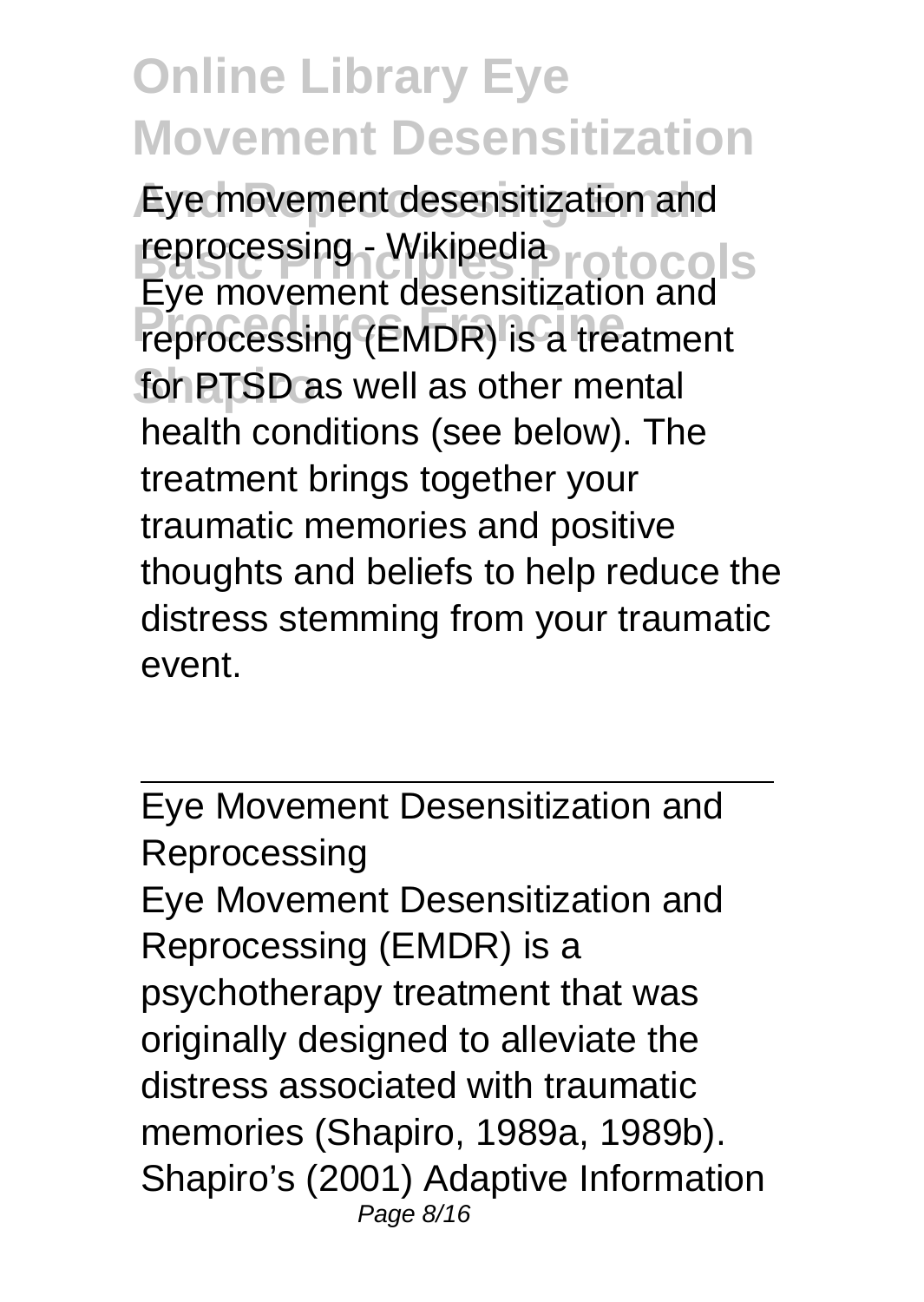Processing model posits that EMDR therapy facilitates the accessing and<br> **Expression** of trainering moments and **Procedures Francine** other adverse life experience to bring **Shapiro** these to an adaptive resolution. processing of traumatic memories and

What is EMDR? – EMDR Institute – EYE MOVEMENT ...

This volume provides the definitive guide to Eye Movement Desensitization and Reprocessing (EMDR), the psychotherapeutic approach developed by Francine Shapiro. EMDR is one of the most widely investigated treatments for posttraumatic stress disorder, and many other applications are also being explored.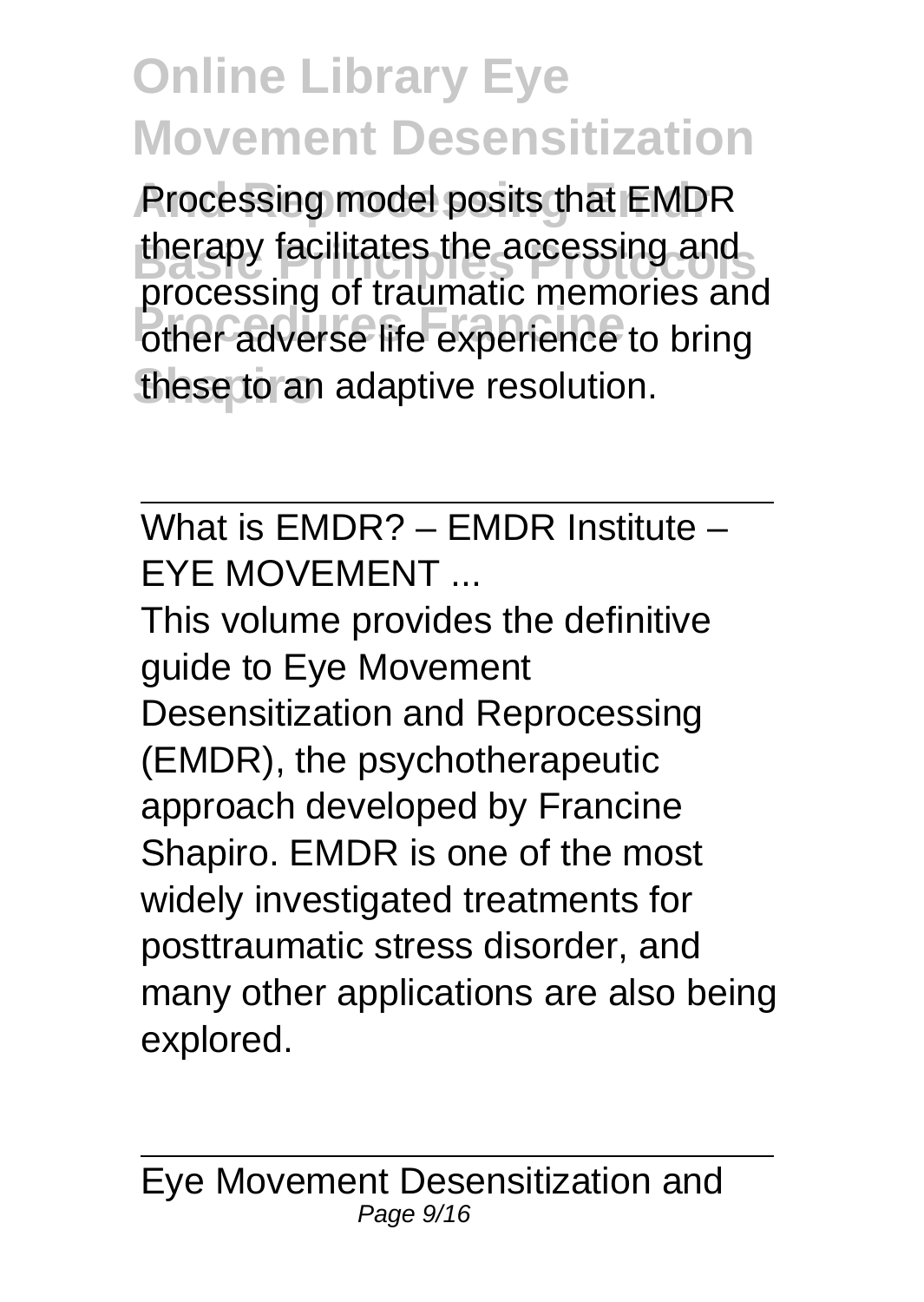Reprocessing (EMDR ing Emdr Eye movement desensitization and<br> **Exercises** (EMDB) developed by **Procedures Francine** Dr. Francine Shapiro, is a researchsupported, integrative psychotherapy reprocessing (EMDR), developed by approach designed to treat symptoms of trauma and...

Eye Movement Desensitization and Reprocessing Therapy (EMDR) Eye Movement Desensitization and Reprocessing (EMDR) is a traumafocused psychotherapy that is one of the most studied treatments for PTSD. A large number of studies demonstrate it is effective to treat PTSD when administered over approximately three months.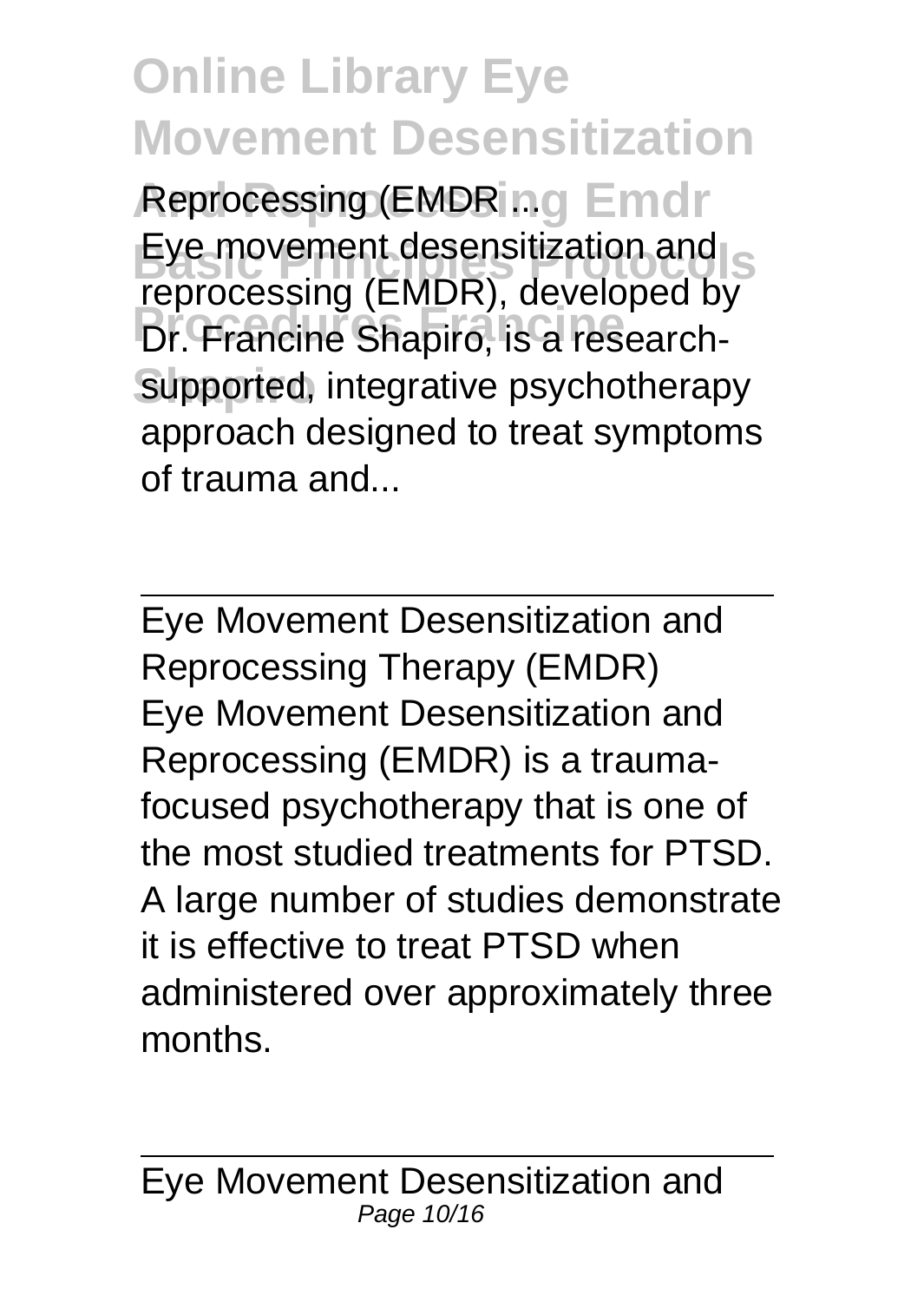Reprocessing for PTSD ... Emdr Eye Movement Desensitization and<br>Pentessassing (FMDD) is an auidence **Procedurity (EIRDT)**, is all order stress disorder (PTSD). This means Reprocessing (EMDR) is an evidencethat it has been studied by many researchers and found to be effective in treating PTSD. Most people who complete 1-3 months of weekly 50-90 minute sessions of EMDR show a noticeable improvement in PTSD symptoms.

Eye Movement Desensitization and Reprocessing (EMDR ...

Eye Movement Desensitization and Reprocessing (EMDR) therapy is an interactive psychotherapy technique used to relieve psychological stress. It is an effective treatment for trauma and...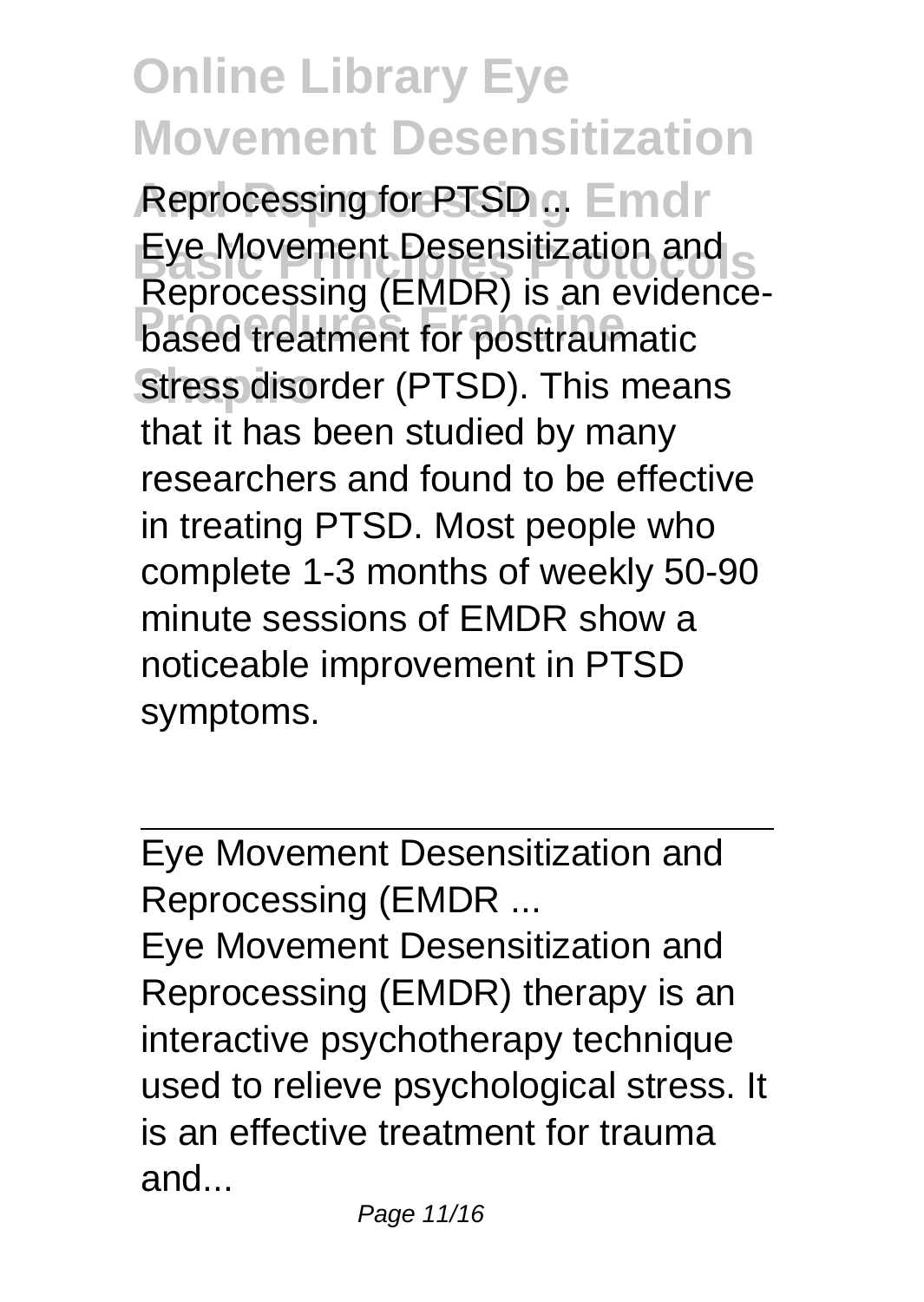**Online Library Eye Movement Desensitization And Reprocessing Emdr Basic Principles Protocols PROCESS** FRANCING **Eye Movement Desensitization and** EMDR Therapy for Trauma and PTSD: Reprocessing (EMDR) is a new psychological methodology that has been applied to a wide range of psychological disorders. Clinical reports over the past three years indicate that it is an important addition to the treatment of substance abuse. EMDR offers a structured,

Eye movement desensitization and reprocessing: treating ...

For these clinicians, "Eye Movement Desensitization and Reprocessing" (3rd. ed.) maintains what was best in the first two editions - an invitation to learn this powerful therapy, one that Page 12/16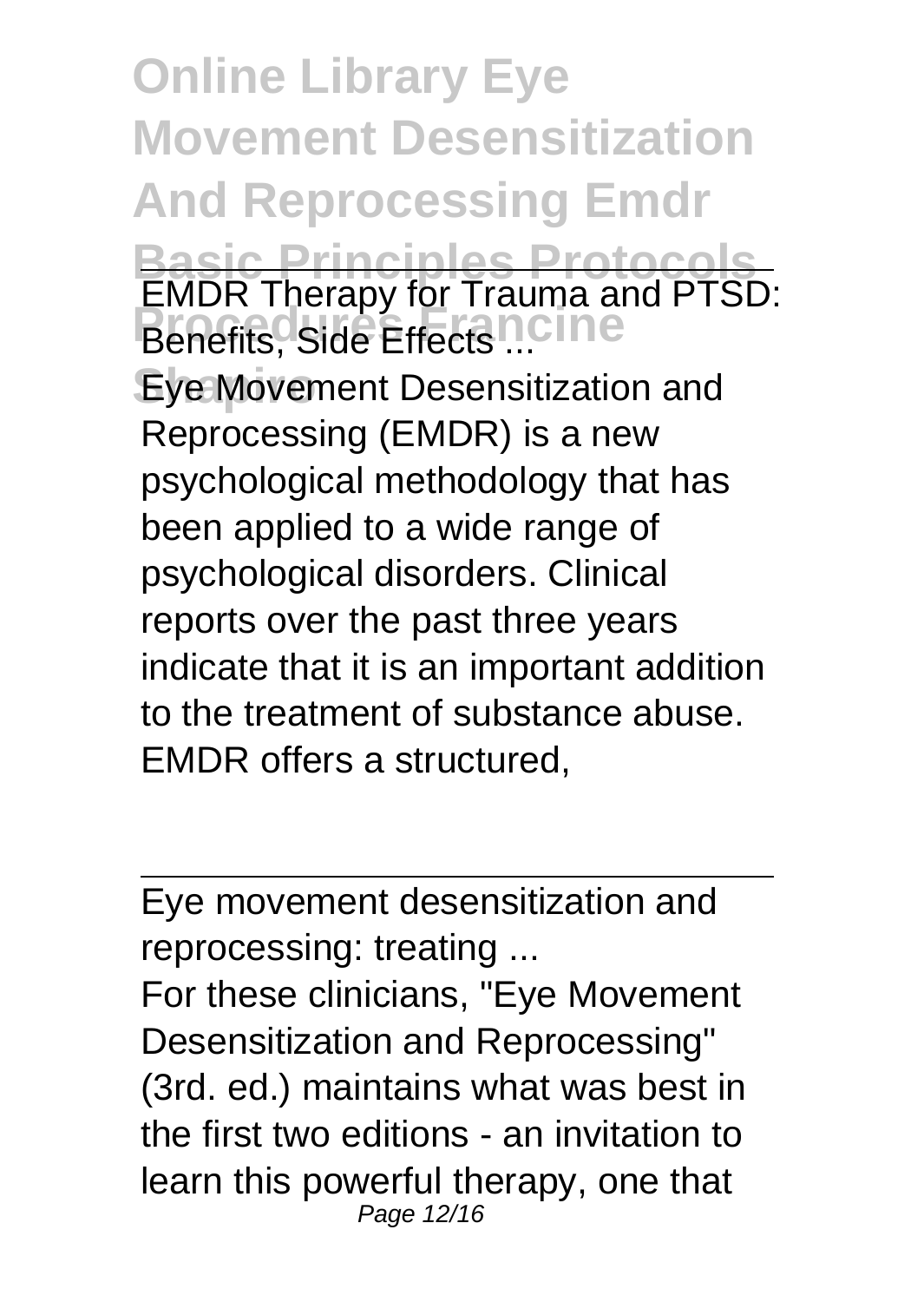makes use of their clients' own ability **Basic Principles Protocols Procedures Francine**

**Eye Movement Desensitization and** Reprocessing (EMDR ... Eye Movement Desensitization and Reprocessing (EMDR) is a psychotherapy treatment that was originally designed to alleviate the distress associated with traumatic memories (Shapiro, 1989a, 1989b). Shapiro's (2001) Adaptive Information Processing model posits that EMDR therapy facilitates the accessing and processing of traumatic memories and other adverse life experience to bring these to an adaptive resolution.

Frequent Questions – EMDR Institute – EYE MOVEMENT ... Page 13/16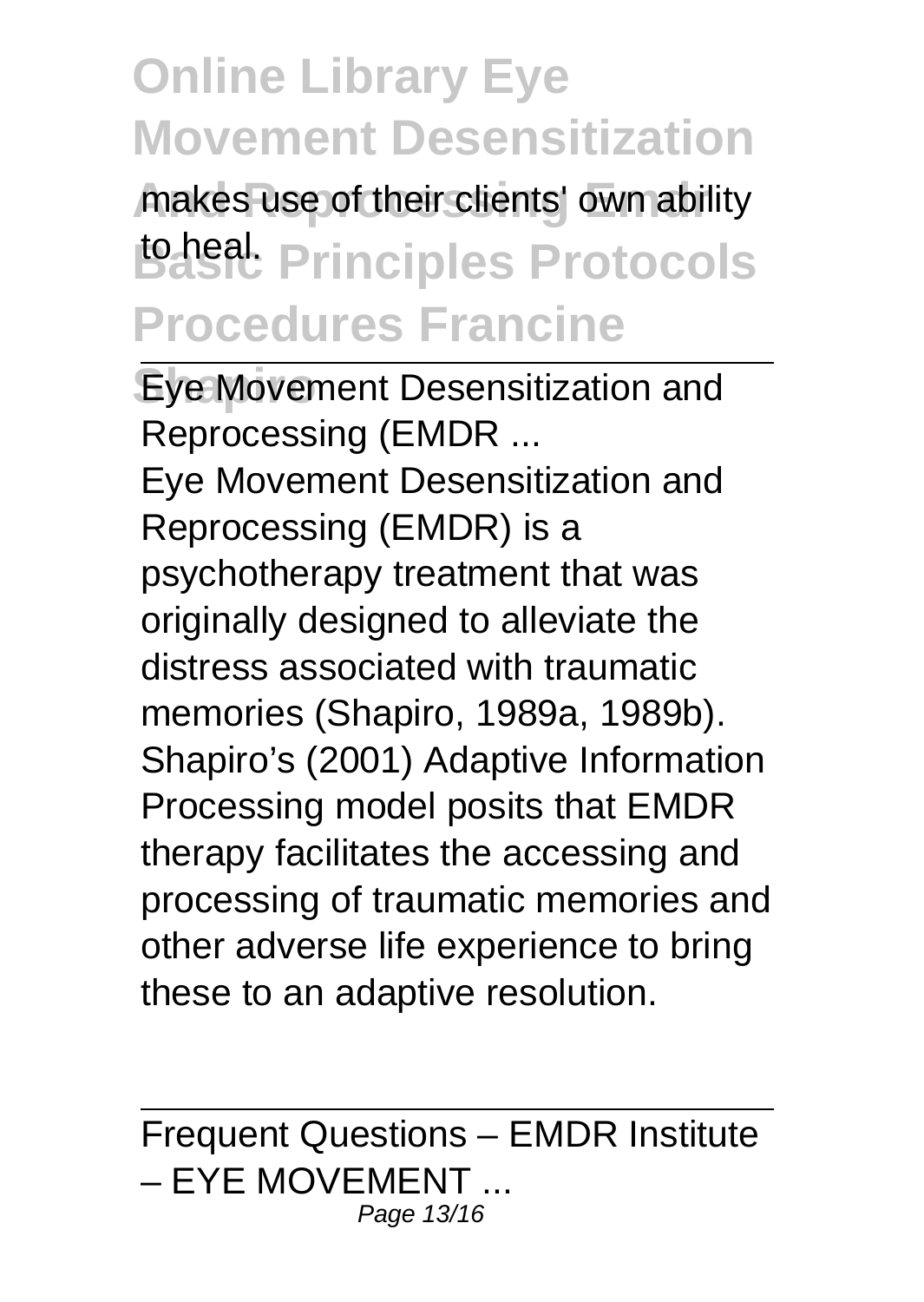**EMDRIA** is a professional association for EMDR practitioners and<br> **For examples to cold the bighed COIS Procedures Francine** standards for clinical use of EMDR. EMDR is an accepted psychotherapy researchers to seek the highest by leading mental health organizations throughout the world for the treatment of a variety of symptoms and conditions.

EMDR International Association Home | EMDR Practitioners At first glance, Eye movement desensitisation reprocessing (EMDR) appears to approach psychological issues in an unusual way. It does not rely on talk therapy or medications.

Eye Movement Desensitisation Reprocessing (EMDR) – PTSD UK Page 14/16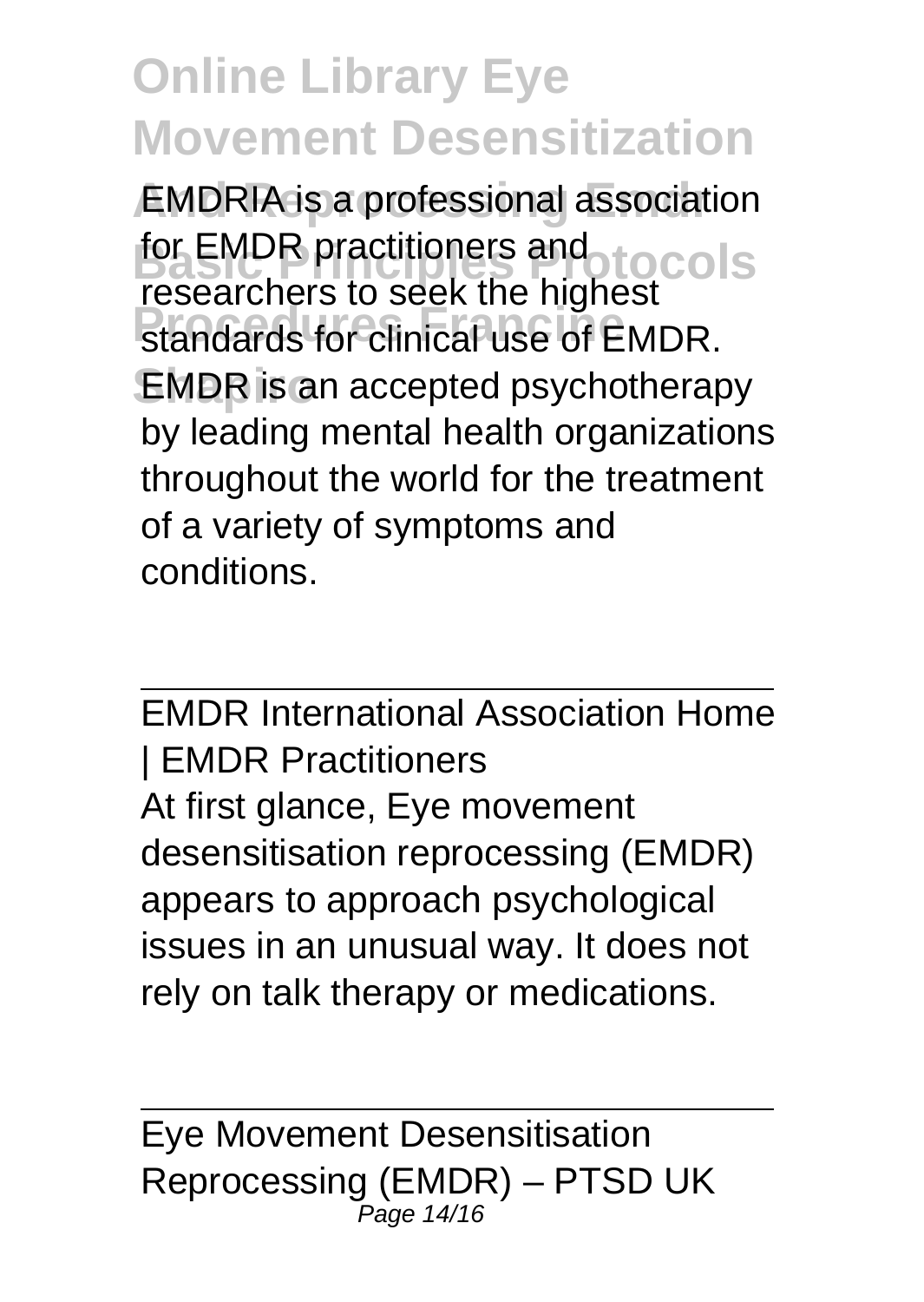Eye movement desensitization and **Rancessing is a powerful originals Procedures Francine** successfully helped people who suffer from trauma, anxiety, panic, disturbing psychotherapy technique which has memories, post- traumatic stress and many other emotional problems. Until recently, these conditions were difficult and time–consuming to treat.

Eye Movement Desensitization & Reprocessing | EMDR Eye Movement Desensitization and Reprocessing (EMDR) was found to be an effective treatment for children with disaster-related posttraumatic stress disorder (PTSD) who had not responded to another intervention. Measures included the Revised Children's Manifest Anxiety Scale and the Children's Depression Inventory. Page 15/16